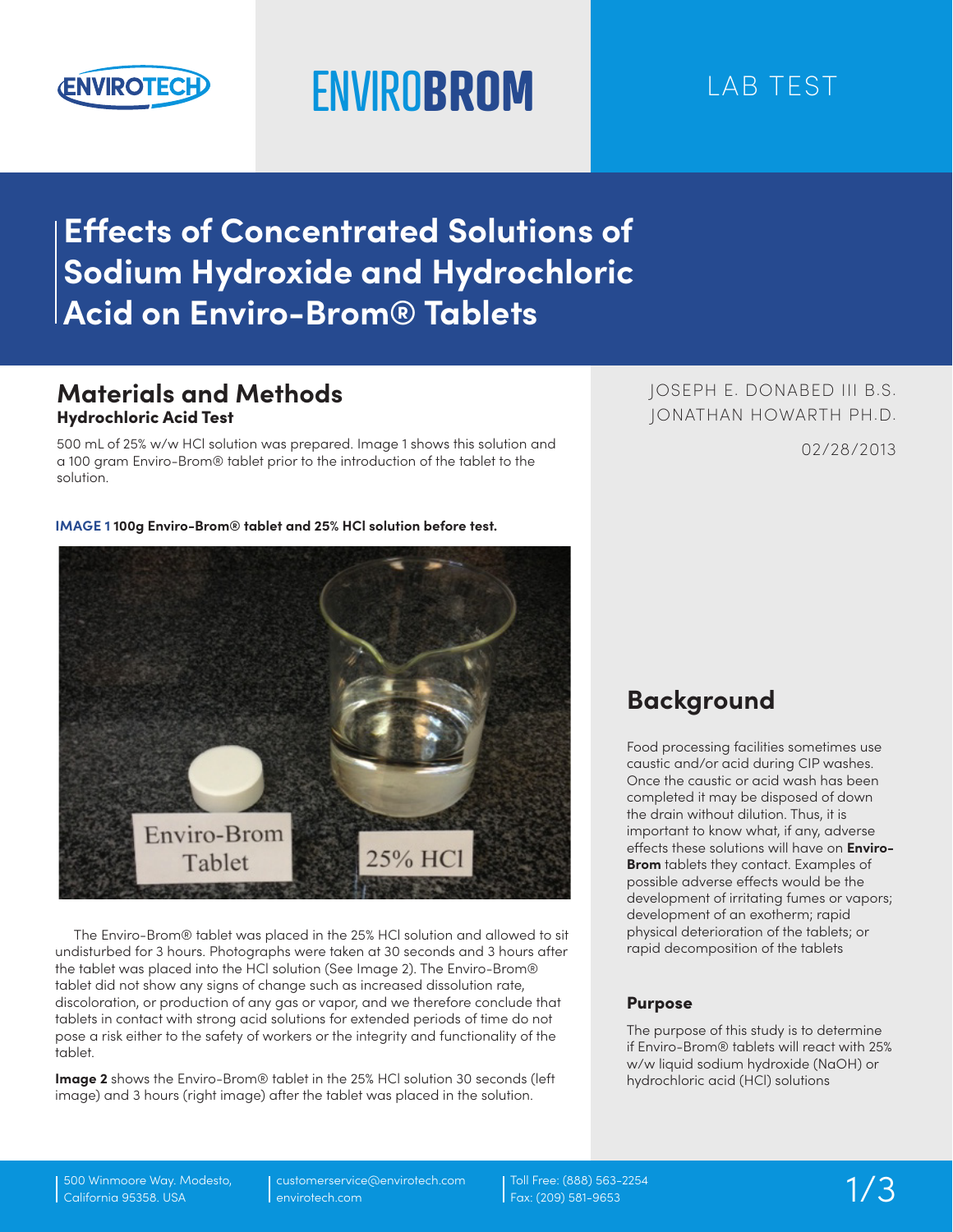

**IMAGE 2 Enviro-Brom® tablet at 30 seconds and 3 hours after addition to the acid solution.**



### Sodium Hydroxide Test

500 mL of 25% w/w NaOH solution was prepared. Image 3 shows this solution and a 100 gram Enviro-Brom® tablet prior to the introduction of the tablet to the solution.

#### **IMAGE 3 100g Enviro-Brom® tablet and 25% NaOH solution before test**



The Enviro-Brom® tablet was placed in the 25% NaOH solution and allowed to sit undisturbed for 3 hours. Photographs were taken at 30 seconds, 5 minutes, 10 minutes, 3 hours after the tablet was placed into the NaOH solution (See Image 4). The Enviro-Brom® tablet did turn a faint yellow color immediately after being placed in the NaOH solution but there was no gas or vapor release. The longer the tablet sat in the NaOH solution the more intense the color change became. Around the 10 minute mark, the tablet starting changing from a yellow color to a brownish color, and by the three hour mark the tablet was tablet was completely brown as was the NaOH solution. The color change is presumed to be due to the formation of sodium hypobromite through reaction between the bromine in the tablet and sodium hydroxide in the solution. However, sodium hypobromite is analogous to sodium hypochlorite bleach and functions as an antimicrobial in much the same way, so the antimicrobial properties of the Enviro-Brom® tablets are unimpaired. Additionally, at no point was there any production of gas or vapor that would pose a safety hazard.

Image 4 shows the Enviro-Brom® in the 25% NaOH solution at 30 seconds, 5 minutes, 10 minutes, and 3 hours respectively.

Image 5 shows both of the tablets after they were removed from their respective solutions.





**(A) 30 seconds**

**(B) 5 minutes**







**(D) 3 hours**



**IMAGE 5 Comparison of the tablets after having been in contact with their respective solutions.**

Toll Free: (888) 563-2254 Fax: (209) 581-9653 2/3